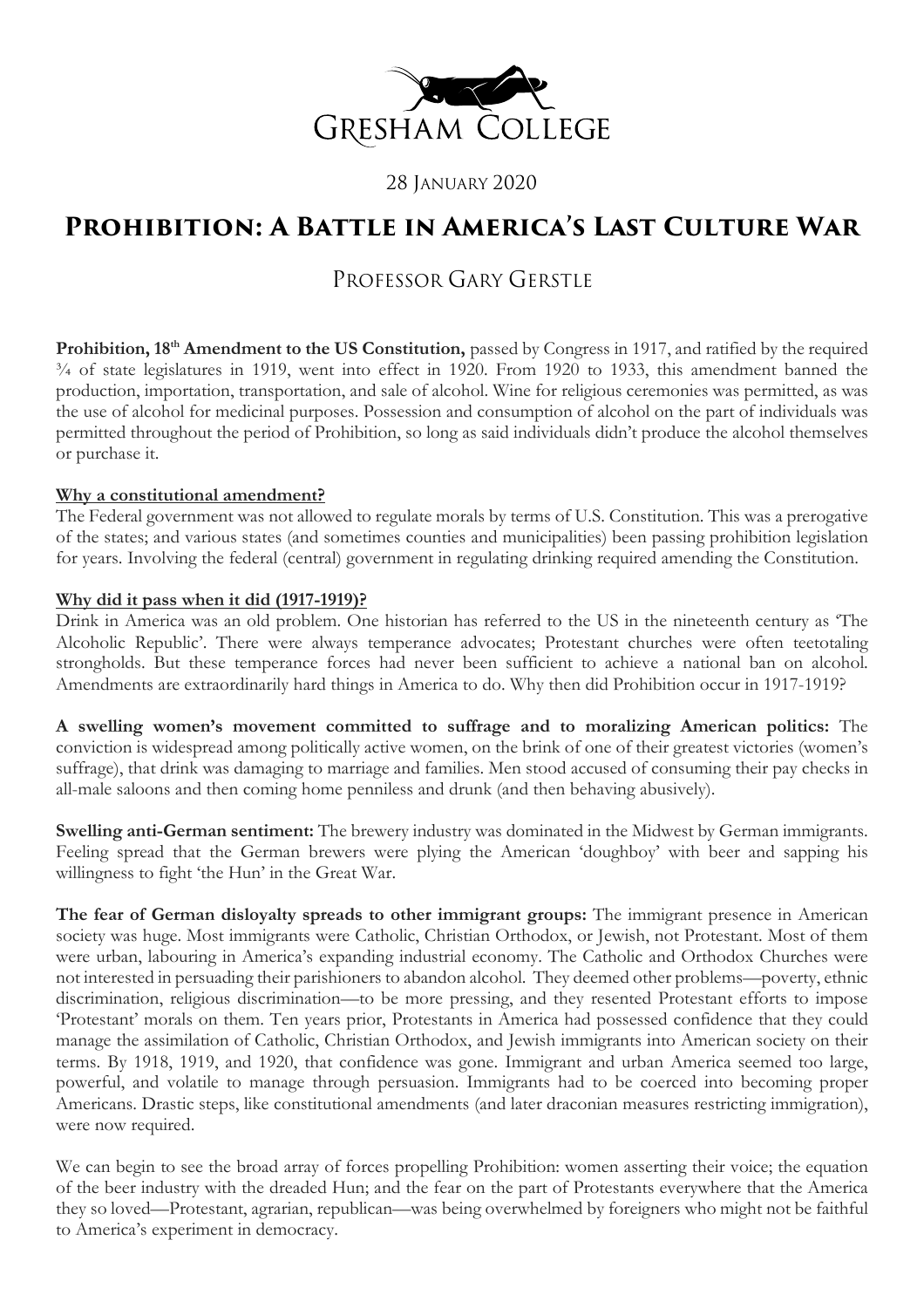

#### **What were the effects of Prohibition?**

**Alcoholic consumption declines but…** for many Americans, especially poor ones, alcohol became harder to procure. But demand remained strong, and those who had the resources were willing to pay more. There was money to be made in illicit sales of alcohol.

**Organized crime prospers:** Urban gangs, often Italian, Irish, and Jewish, discerned opportunity in the illegal alcohol trade. They developed foreign and offshore suppliers. Canada's vast land border (3000 miles long) with the US came in particularly handy. America's 1500-mile Atlantic shoreline was also conducive to smuggling. Ships would hover with their booze just beyond the territorial waters of the US, waiting for small and fast boats to make their runs ('the real McCoy'). The US government was aware of much of this illegal activity. But the national police force—the FBI—was small and weak. Its force of 1500 agents was small, and unequal to the task of policing the drinking habits of a 110-million-person nation. Al Capone's organized crime army was bigger (and probably better armed) than what the FBI mustered. Which is one reason why organized crime had the upper hand and why law and order in America's cities began to break down. Tens of thousands of policemen across the country were on the take, paid to look the other way.

Congress had undertaken this vast experiment in social engineering without devising an adequate enforcement machinery for it. One problem lay in the continuing attachment in America a small centralized government. The framers of the Constitution wanted the federal government to be weak, except in times of war, and so it was. Another problem lay in the illusion that moral zeal—declaring Prohibition to be the law of the land—by itself would suffice.

**The milieu in which people drink changes:** It did become more dangerous to drink brazenly in public. The saloon shrivelled and died. Drinking had to be camouflaged. Clandestine speakeasies sprouted, watering holes hidden in nightclubs, dance halls, and just behind storefronts. Deprived of their traditional ability to drink and carouse exclusively with each other, men turned to substitute forms of sociability now involving women. Nights out become heterosocial to a degree to which they had not been before: dating, dancing, canoodling. Drink continued to be an important component of these nights out but not the sole reason for assembling. Drinking also moved into the home in a big way. The 'cocktail' as a pre-dinner ritual appeared at this time. Just as marriages were becoming companionate, so too was drinking, with men and women achieving a kind of equal opportunity for consumption and tipsiness.

### **The advent of NASCAR (stock car) racing in the Appalachians, as bootleg whiskey producers needed fast cars to outrace and outwit the local sheriffs.**

**Prohibition Intensifies America's culture war:** On one side stood the 'wets', understood as urban, immigrant, non-Protestant, cosmopolitan, and fierce in their determination to uphold personal liberty - to live one's life as one saw fit - as a sacred American right. On the other side stood the 'drys', understood as rural (or small town), native-born, Protestant, agrarian, and prizing public morals more than personal liberty. The battle between these two sides expressed itself in various ways: North v. South, Catholic v. Protestant, urban v. rural, secular v. evangelical, prizing cultural diversity v. prizing cultural homogeneity, open borders (for immigrants) v. closed borders, jazz v. country music, wet v. dry.

This division ran right through the centre of the Democratic Party. Between 1860 and 1928, this party had elected only two presidents, Grover Cleveland and Woodrow Wilson; the battles between warring factions of the Democratic Party had a lot to do with that failure. In July 1924, the Democrats gathered in Madison Square Garden in New York City to nominate a president to oppose Calvin Coolidge, just nominated by the Republican Party. Al Smith, governor of New York and a product of New York City, represented the wets, Catholics, cities, and cosmopolitanism. 'With his ever-present brown derby, cigar, and rasping New York accent,' wrote one historian, Smith was 'everything rural America hated and feared'. William McAdoo, Wilson's son-in-law, 'ardently dry and Protestant', represented the South and was endorsed by the Ku Klux Klan, an endorsement McAdoo